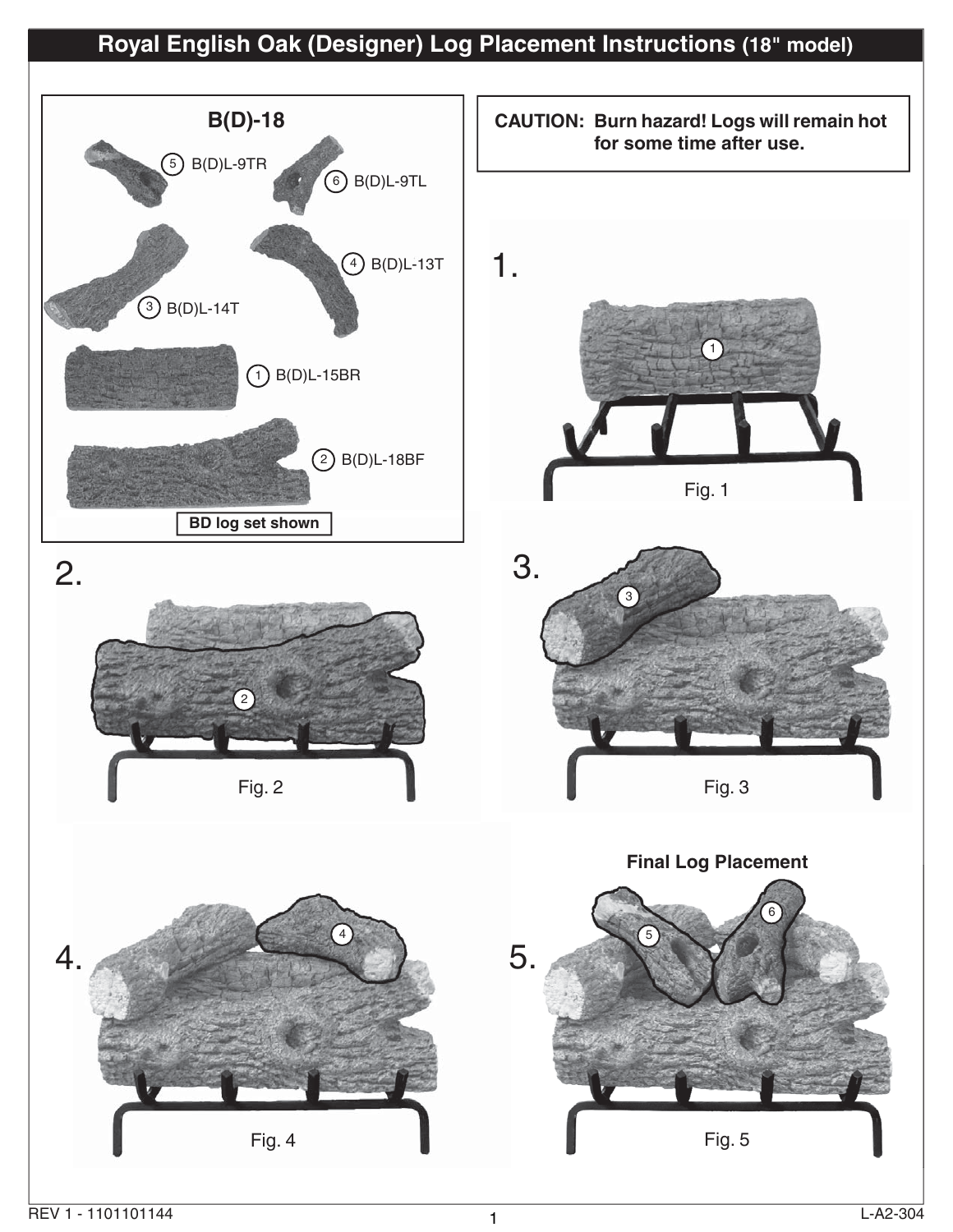## **Royal English Oak (Designer) Log Placement Instructions (24" model)**

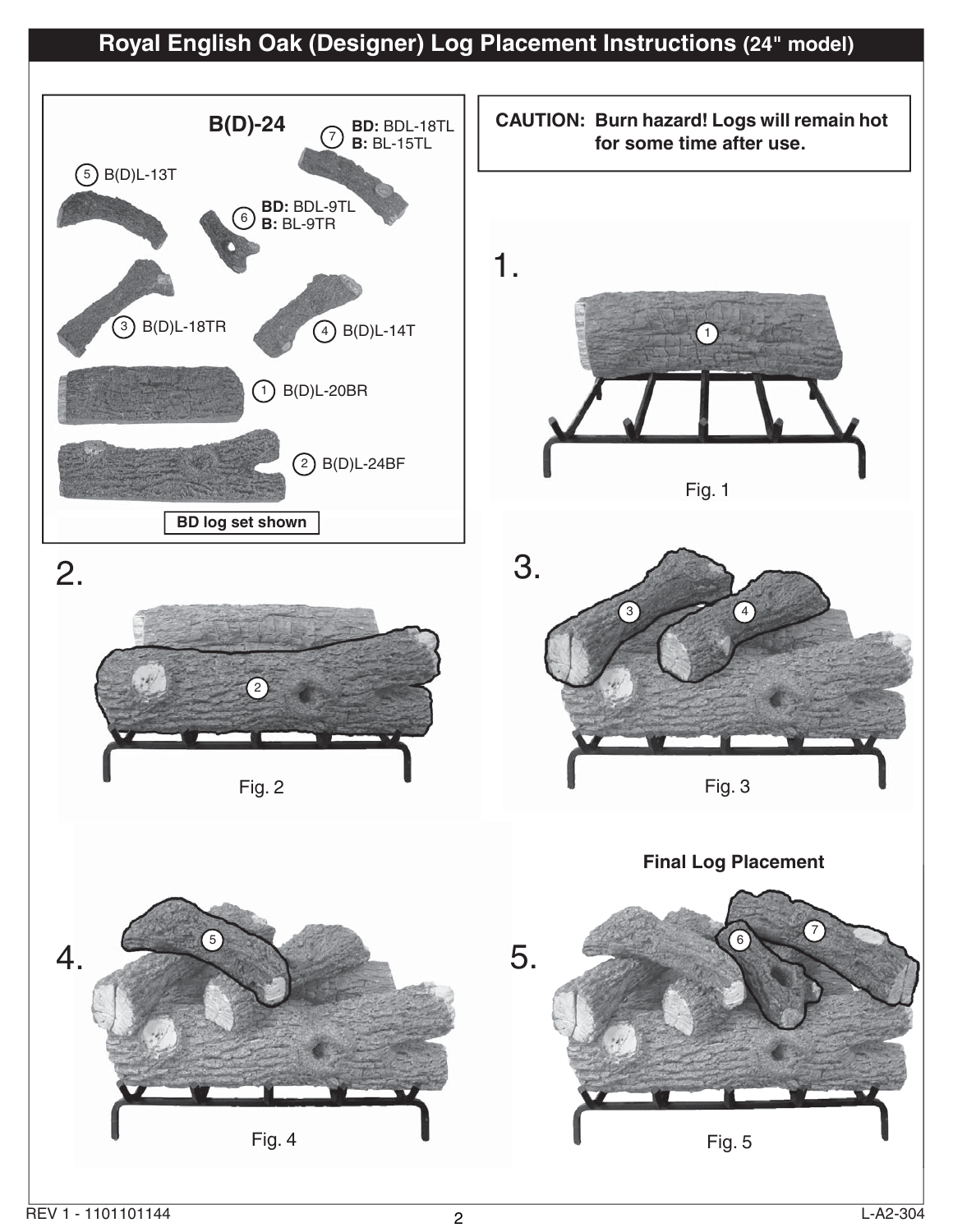# **Royal English Oak (Designer) Log Placement Instructions (30" model)**

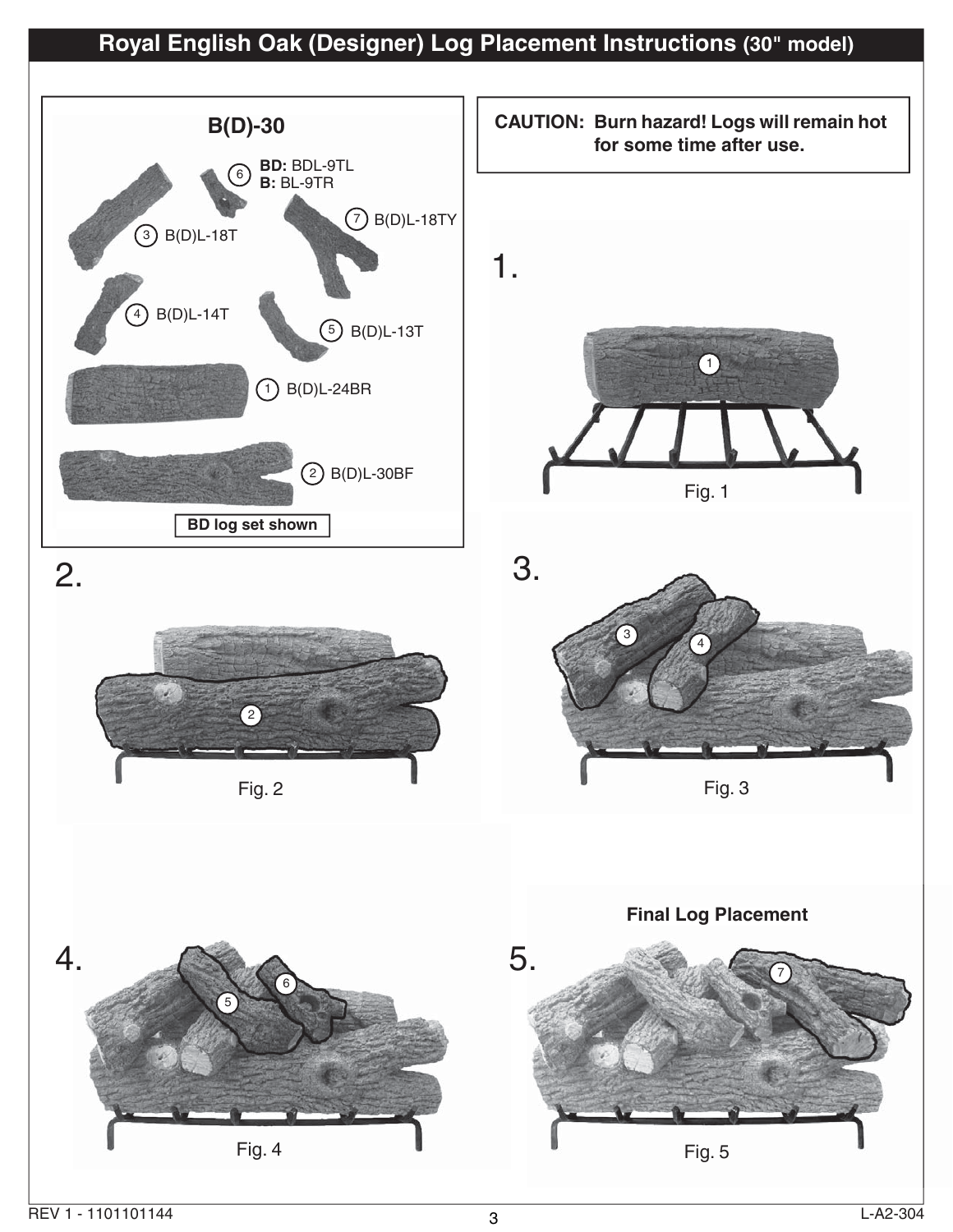# **Royal English Oak (Designer) Log Placement Instructions (36" model)**

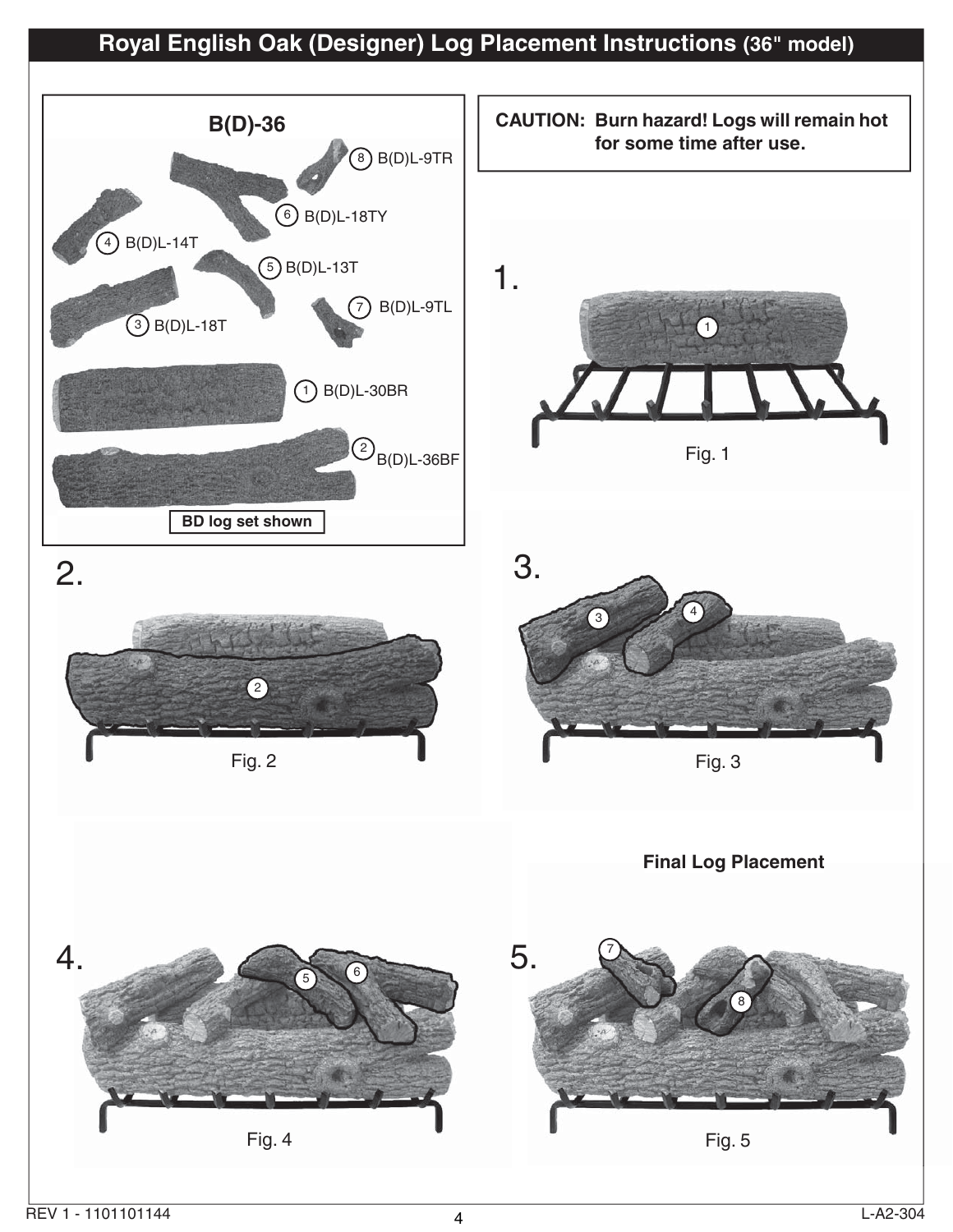## **Royal English Oak (Designer) Log Placement Instructions (42" model)**